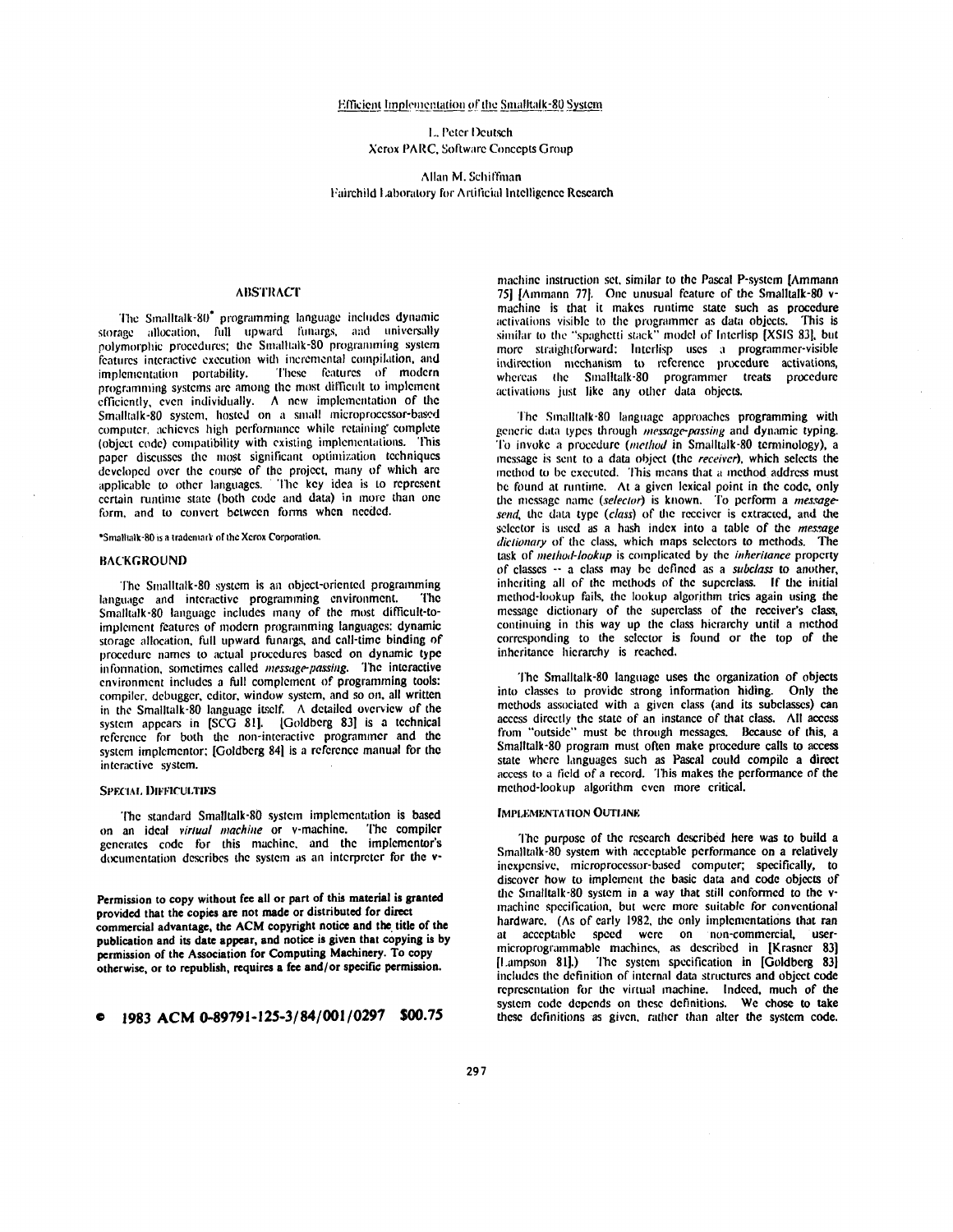This was motivated partly by a desire to retain object-code portability, and pardy by a desire not to complicate the description of the Smalltalk-80 machine model.

The single principle that underlies all the results reported here is *dynamic change of representation.* By this we mean that the same information is represented in more than one (structurally different) way during its lifetime, being converted transparently between representations as needed for efficient use at any moment. An important special case of this idea is *caching:* one can think of information in a cache as a different representation of the same information (considering contents and accessing information together) in the backup memory. In the implementation described in this paper, we applied this principle to several different kinds of runtime information in the Smalltalk-80 system.

> \* We dynamically translate v-code (i.e., code in the instruction set of the v-machine) into code that executes directly on the hardware without interpretation, the native code or *n-code.* Translated code is cached: it is regenerated rather than paged.

> \* We represent procedure activation records *(contexts* in Smalltalk-80 parlance) in either a machine-oriented form, when they are being used to hold execution state, or in the form of Smalltalk-80 data objects, when they are being treated as such.

> \* We use several different caches to speed up the polymorphic search required at each procedure invocation. In the best case, which applies over 90% of the time, a Smalltalk-80 procedure invocation requires only one comparison operation in addition to a conventional procedure linkage.

> \* Using the techniques in [Deutsch&Bobrow 76], we represent reference count information for automatic storage management in a way that eliminates approximately 85% of the reference counting operations required by a standard implementation.

# CODE TRANSLATION

Targeting code to a portable v-machine has been used in other language implementations. Usually v-code targeting is used only to avoid having multiple (one per target machine) code-generation phases of the compiler; a secondary benefit is that v-code is usually much more compact than code for any real machine. Since the Smalltalk-80 compiler is just one tool available in the same interactive environment used for execution, and other tools besides the compiler must be able to examine the machine state, the v-machine approach is even more attractive in reducing the cost of rehosting.

#### PERFORMANCE ISSUES

To rehost the system, an implementor must emulate the vmachine on the target hardware, either in microcode or in software. This normally incurs a severe performance penalty This normally incurs a severe performance penalty arising from several factors.

> \* Processors have specialized hardware for fetching, decoding, and dispatching their own native instruction set. This hardware is typically not available to the programmer (although it may be available at the microprogram level), and therefore not useful to the vmachine interpreter in its time-consuming operation of instruction fetching, decoding, and dispatching.

> \* The v-machine architecture may be substantially different from that of the underlying hardware. For example, many v-machines, including both the P-system

and Smalltalk-80 v-machines, use a stack-oriented architecture for convenience in code generation, but most available hardware machines execute registeroriented code much more efficiently than stack-oriented code.

\* The basic operations of the v-machine may be relatively expensive to implement, even though the overall algorithm represented by a v-code program may not be much more expensive than if it were implemented in the hardware instruction set. For example, even though a naive interpreter for the Smalltalk-80 v-code must perform reference counting operations every time it pushes a variable value onto the stack, a sequence of several instructions often has no net effect on reference counts.

If the v-code were translated to n-code after normal compilation of a source program to v-code, the interpreter's overhead could be eliminated and some optimizations become possible. One technique for eliminating part of the overhead of interpretation is *threaded code* [Bell 73] [Moore 741. In this approach, v-code consists of an actual sequence of subroutine calls on runtime routines. This technique does reduce the overhead for fetching and dispatching v-code instructions, although it does not help with operand decoding, or enable optimizations that span more than one v-instruction. We prefer to translate v-code to in-line n-code in a more sophisticated way.

Naive translation from v-code to n-code is a process something like macro-expansion. In fact, [Mitchell 71] observed that a translator can be derived very simply from an interpreter by having the interpreter save its action-routine code in a buffer rather than executing it. If the computation performed by individual action routines is small relative to the computation needed for the interpreter loop, the benefit of even this simple kind of translation will be great.

Translation-time can also be considered an opportunity for peephole optimization or even mapping stack references to registers [Pittman 80]. Translation back-ends for portable compilers have been implemented [Zellweger 79].

## DYNAMIC TRANSI,ATION

Because the Smalltalk-80 v-code is a compact representation that captures the basic semantics of the language, n-code will typically take up much more space than v-code. (In the implementation discussed in this paper, n-code takes about 5 times as much space as v-code.) This would place severe stress on a virtual memory system if the n-code were being paged. However, since n-code is derived algorithmically from v-code. there is no need to keep it permanently: it can be recomputed when needed, if this is more efficient than swapping it in from secondary storage. This leads us to the idea of translating at runtime. (The idea of dynamic translation appears in [Rau 78], where it is applied to translation from v-code to microcode.) When a procedure is about to be executed, it must exist in ncode form. If it does not, the call faults and the translator takes control. The translator finds the corresponding v-code routine, translates it, and completes the call. Since, as mentioned earlier, the translation process is more akin to macro-expansion than compilation, translation time for a v-code byte is comparable to the time taken to interpret it.

We consider the translation approach, and dynamic translation in partietdar, to be the most interesting part of our research, since it motivated the work on multiple state rcprcsentations described below. A later section of this paper presents the experimental results that support our contention that dynamic translation is an effective technique in a substantial region of current technological parameters.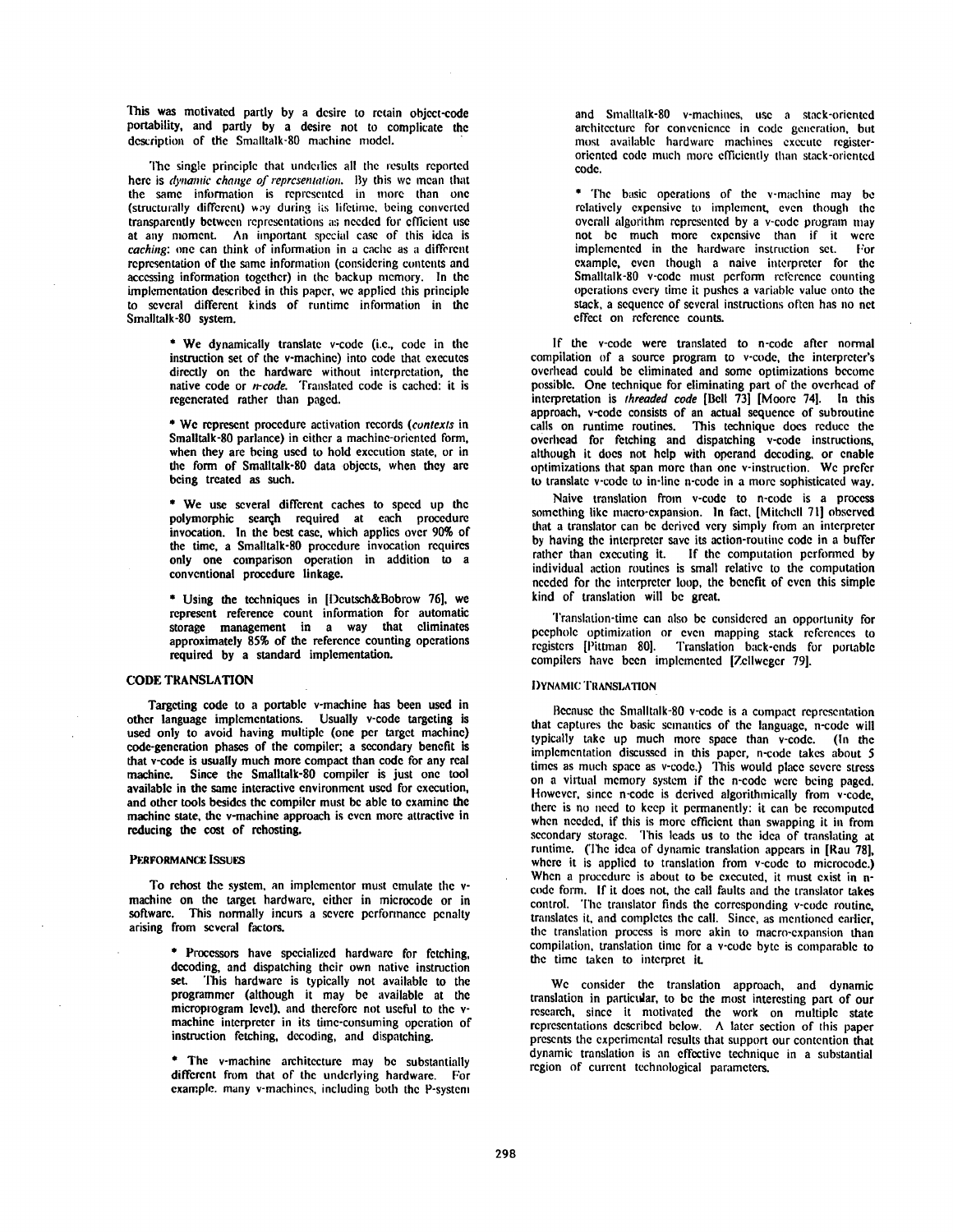## MAPPING STATE AT RUNTIME

Since the definition of the Smalltalk-80 v-machine makes runtime state such as procedure activations visible to the progrannner as data objects, an implementation based on n-code must find a way to make the state appear to the programmer as though it were the state of a v-machine, regardless of the actual representation. The system must maintain a mapping of nmachine state to v-machine state; in particular, it must keep the v-code available for inspection.

How can we guarantee that all attempts to access a quantity requiring representation mapping are detected? The structure of the Smalltalk-80 language guarantees that the only code that can access an object of a given class directly is the code that implements messages sent to that class. Thus, the only code that can directly access the parts of an object requiring mapping is code associated with that object's class. Recall that all the code in the Smalltalk-80 system is written in the Smalltalk-80 language, hence compiled into v-code. When we translate a procedure from v-code to n-code that is associated with a class whose representation may require mapping, we generate special n-code that calls a subroutine to ensure that the object is represented in a form where accesses to its named parts are meaningful.

The most obvious quantity requiring mapping is the return address (PC) in an activation record, which refers to a location in the n-code procedure rather than in the v-code. Although there is no simple algorithmic correspondence between the v-PC and the n-PC values, the v-PC need only be available when a program attempts to inspect an activation as a data objcct. At that moment, the system can consult (or compute) a table associated with the procedure that gives the correspondence between n- and v-PC values.

We can greatly reduce the size of the mapping tables for PC values by observing that the PC can only be accessed when an activation is suspended, i.e., at a procedure call or  $interrunt/process-switch$ . If we are willing to accept some greater latency in a Smalltalk-80 program's response interrupts, we can choose a restricted but sufficient set of allowable interrupt points, and only store the mapping tables for those points. This is what our implementation does: interrupts are only allowed at, and PC map entries are only stored for, all procedure calls and backward branches (the latter since interrupts must be allowed inside loops).

## MULTIPLE REPRESENTATIONS OF CONTEXTS

As mentioned earlier, the format of procedure activation records are part of the Smalltalk-80 v-machine specification. Contexts are full-fledged data objects; they have identifiable fields which can be accessed and they respond'to messages. A context is created for every message-send. There is also syntax in the language for creating contexts whose activation is deferred, called *block contexts* in Smalltalk-80 terminology, which correspond to the *functional& closures,* or *funargs* of other languages. Most control structures in the Smalltalk-80 system are implemented with block contexts.

The fact that contexts are standard data objects implies that they must be created like data objects, i.e., allocated on a heap and reclaimed by garbage collection or reference counting. Unforttmately. conventional machines are adapted for calling sequences that create a new activation record as a stack frame, storing suspended state in predefined slots in the frame. Actually implementing contexts as heap objects results in a serious performance penalty.

Measurements show that even in Smalltalk-80 programs, more than 85% of all contexts behave like procedure activations in conventional languages: they are created by a call, never referenced as a data object, and can be freed as soon as control returns from them. (Note that any context in which a block context is created does not satisfy this criterion.) Such contexts are candidates for stack-frame representation. (An unpublished experimental implementation of an earlier Smalltalk system used linear stacks, but did not deal properly with contexts that outlived their callers.)

Stack allocation of contexts solves one of the two major efficiency problems associated with treating contexts like other objects, namely the ovcrbead of allocating the contexts themselves. [Deutsch&Bobrow 76] shows how to solve the other problem, of reference counting operations apparently being required on every store into a local variable. With these two problems solved, we can use the hardware subroutine call, return, and store instructions directly.

Our system has several types of context representations. A message-send creates a new context in a representation optimized for execution: a frame is allocated on the machine's stack (with some spare slots) by the usual machine instructions. In the simple case, where no reference is ever made to the context as a data object, the machine's return instruction simply pops the frame off the stack when control returns from the context. This kind of context, which lives its life as a stack frame, we call *volatile.* 

At the other extreme, we store contexts in a format compliant with the virtual machine specification, which can be manipulated as data items. We call this representation *stable*.

The third representation of a context, called *hybrid,* is a stack frame that incorporates header information to make it look partly like an ordinary data object. A volatile context is converted to hybrid when a pointer is generated to it. Since this makes it possible for programs to refer to the context as an object, we fill in slots in the frame corresponding to the header fields in an ordinary object. This pseudo-object is tagged as being of a class we name "DummyContext." A block of memory is allocated, and its address is stored in the context in case the context must be stabilized in the future. Since there may be pointers to this context, it cannot be returned fiom in a normal way, so the return address is copied to another slot in the frame and replaced with the address of a clean-up routine that stabilizes the context on return.

When a message is sent to a hybrid context, the send fails (there are no procedures defined for the DummyContext class), and a routine is called to convert the hybrid context to the stabilized form. At this point PC mapping comes into play; the n-PC in the activation is converted to a v-PC for the stabilized representation. Pointers to the hybrid context are switched to refer to the stable context (this is simple in our system, which uses an indirection table for all objects). After the context has been stabilized, the failed message is re-sent to the stable form.

A stable context is not suitable for execution. Before a stabilized context can be resumed, it is reconstituted on the stack as hybrid. Again, this means that the n-PC must reconstructed from the v-PC. Usually the v-PC does not c during the stable period, so our system includes a one-element cache in each n-code procedure for the most recent v-PC/n-PC pair, to avoid having to run the mapping algorithm.

Block contexts are "born" in stable form, since the whole purpose of closures is to provide a representation for an execution context which can be invoked later.

## IN-LINE CACHING OF METHOD ADDRESSES

Message-passing is applied down to the simplest operations in Smalltalk. The system provides a variety of predefined classes: the most basic operations on elementary data types (such as addition of integers) are performed by *primitives* implemented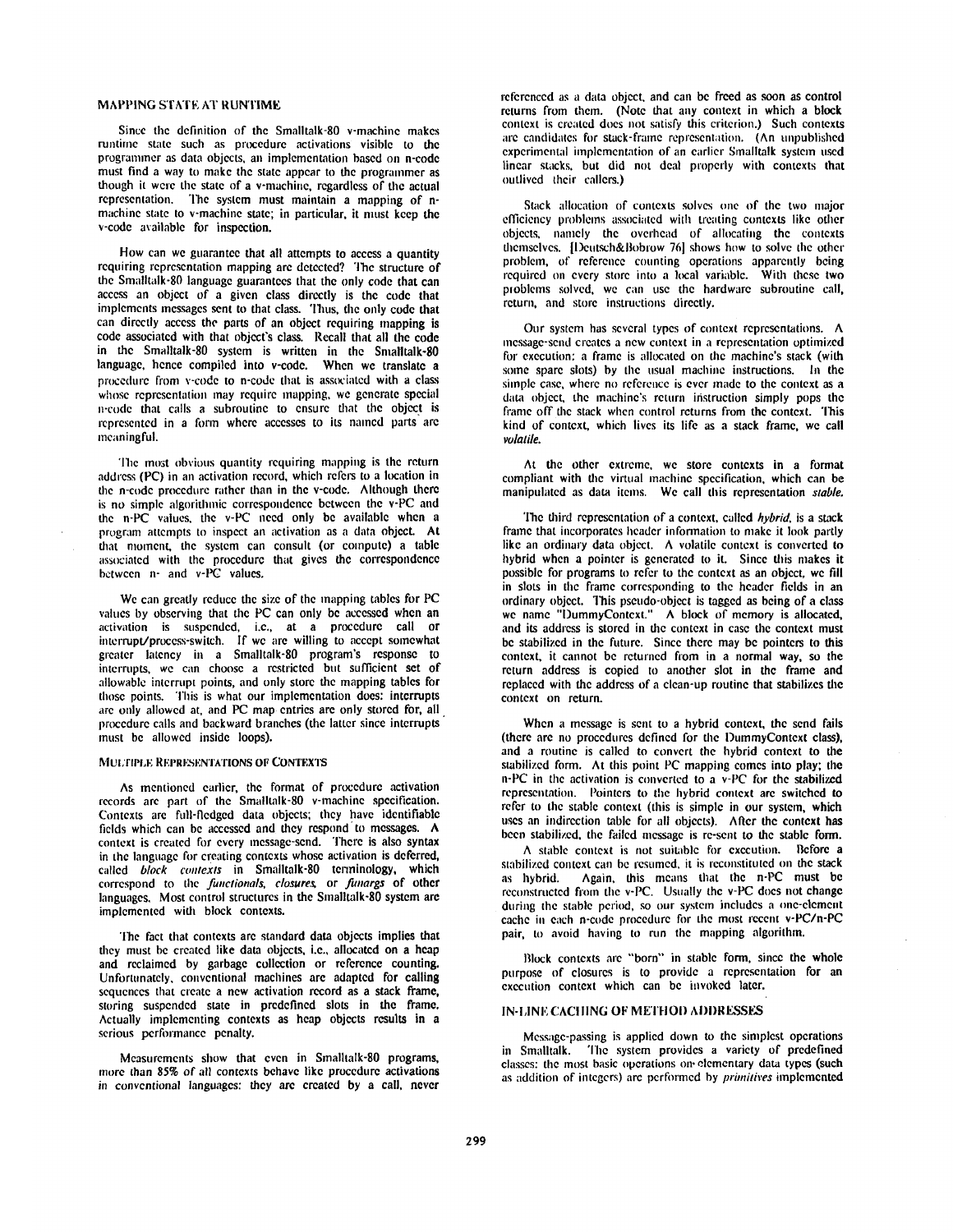by the kernel of the system, rather than by Smalltalk routines, but there is no distinction drawn at the language level. Since message-sends are so ubiquitous, they must be fast; the operation 6f method-lookup is both expensive and critical.

All existing Smalltalk-80 implementations accelerate methodlookup by using a *method cache,* a hash table of pooular method addresses indexed by the pair (receiver class, message selector). This simple technique typically improves system performance by 20-30%. More extensive measurements of this improvement appear in [Krasner 83].

Further performance improvements are suggested by the observation of dynamic locality of lype usage. That is, at a given point in code, the receiver is often the same class as the receiver at the same point when the code was last executed. If we cache the looked-up method address at the point of send, subsequent execution of the send code has the method address at hand, and method-lookup can be avoided if the class of the receiver is the same as it was at the previous execution of this particular send. Of course, the class of the receiver may have changed, and must be checked against the class corresponding to the cached method address.

In the implementation described here, the translator generates n-code for sends *unlinked* -- as a call to the methodlookup routine, with the selector as an in-line argument. The method-lookup routine *links the* call by finding the receiver class, storing it in-line at the call point, and doing the methodlookup (like other implementations, it uses a selector/classmethod cache). When the n-code method address is found, it is placed in-line with a call instruction, overwriting the former call to the lookup routine. The call is then re-executed. (Of course, there may be no corresponding n-code method, in which case the translator is called firsL) Note that this is a kind of dynamic code modification, which is generally condemned in modern practice. The n-method address can just as well be placed outof-line and accessed indirectly; code modification is more efficient, and we are using it in a well-confined way.

The entry code of an n-code method checks the stored receiver class from the point of call against the actual receiver class. If they do not match, relinking must occur, just as if the call had not yet been linked.

Since linked sends have n'code method addresses bound inline, this address must be invalidated if the called n-code method is being discarded from memory. The idea of scanning all ncode routines to invalidated linked addresses was initially so daunting that we almost rejected the scheme. However, since ncode only exists in main memory, invalidation cannot produce time-consuming page faults. Furthermore. since the PC mapping tables described earlier contain precisely the addresses of calls in the n-code, no searching of the n-code is required: it is only necessary to go through the mapping tables and overwrite the call instructions to which the entries point. ( $\Lambda$  scheme similar to this may be found in [Moon 73].)

For a few special selectors like  $+$ , the translator generates in-line code for the common case along with the standard send  $code. For example, + generates a class check to verify that both$ arguments are small integers, native code for integer addition, and an overflow check on the result. If any of the checks fail, the send code is executed. This is a space-time tradeoff justified by measurements that indicate that the ovcrwhehning majority of arithmetic operations invoh'c only small integers, even though they are (in principle) polymorphic like all other operations in the language.

## **EXPERIMENTAL RESULTS**

Three aspects of our results deserve experimental validation: the use of stable and volatile context representations, the use of

the one-clement in-line cache and linked sends for accelerating method-lookup, and the technique of v-codc to n-code translation (specifically, dynamic translation).

## CONTEXT REPRESENTATIONS

The dramatic drop in reference counting overhead obtained by treating contexts specially has been documented elsewhere  $(c.g., [Krasner 83], section 19)$ . We also obtain a striking efficiency improvement by allocating contexts on a stack, and by keeping their contents in execution-oriented form. Offsetting these advantages, in our implementation there is an added overhead of converting contexts between volatile/hybrid and stable forms, and of ensuring that a context accessed as a data object (either by sending it a message or directly while running a method implemented in a context class) is in stable form.

To evaluate the performance advantage of linear context. allocation and volatile representation, we compared our code for allocating and deallocating contexts against code based on a hypothetical design that used the standard object representation for contexts, but did not reference-count their contents. This code appears to take about 8 times as long to execute, which would make it consume 12% of total execution time compared to 1.5% for our present code.

Less than 10% of all contexts ever exist in other than volatile form. Block contexts, which are created in stable form, and their cnclosing context, which must be madc hybrid so the block context can refer to it, account for two-thirds of these: nearly all of the remainder arise from an implementation detail regarding linking together fixed-size stack segments. In all of our measured examples, the time rcquired for thc conversion between the stable and volatile form was under 3% of total execution time.

If the receiver of a message is not a hybrid context, there is no overhead for making the check bccausc it happens as part of the normal method-lookup (recall that hybrid contexts appear to be objects of a special class DummyContcxt with no associated methods). Only when method-loukup fails is a check made whether the receiver was actually a DummyContext. In the normal operation of the system, mcssagcs are only sent to contexts by thc debugger and for cleanup during dcstruction of a process, so the overall impact is negligible.

As discussed above, methods associated with context classes must be translated specially, so that each rcfcrence to an instance variable checks to make sure the receiver is in stable form. The time required for this check is negligible.

#### IN-LINE CACHE AND LINKED SENDS

Independent measurements by us and by a group at U.C. Bcrkcley confirm that the one-element in-line cache is cffective about 95% of the time. Measuremcnts reported in [Krasner 83] indicate that a more conventional global cache of a reasonable size is effective about 85-90% of the time. It may be that an inlinc cache tends to lower the effectiveness of the global cache, since most of the lookups that would succeed in the global cache are now handled by the in-line cache, but we have no direct evidence on this point.

Adding an in-line cache to the simple translator described below improved overall performance by only 9%. On a benchmark consisting ahnost entirely of message sends where the in-'line cache is guaranteed valid, the in-line cache only improved performance by 11%. The improvement obtained by adding an in-line cache to the optimizing translator was also about L0%. Our original hand-analysis indicated that the overall improvement should be closer to 20%, and we cannot yet account for the discrepancy. The code produced by the optimizing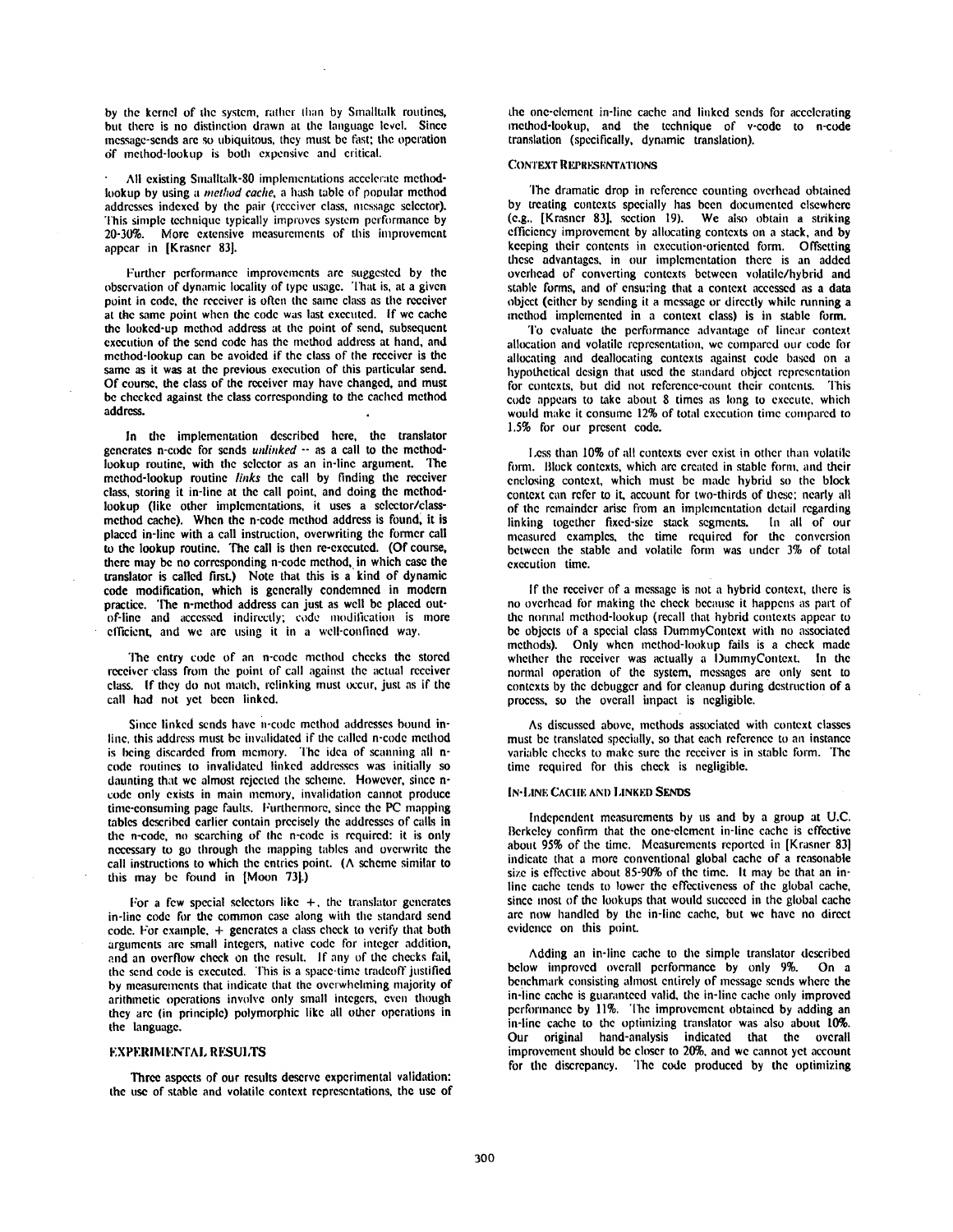translator for the activate-and-return benchmark is a remarkable 47% faster than the code from the simple translator with the inline cache, suggesting that operations other than the overhead eliminated by the in-line cache still dominates overall execution<br>time

## **I)YNAMIC CODE TRANSLATION**

Our implementation of the Smalltalk-80 v-machine is designed to be easily switchable between different execution strategies. We have implemented a straightforward interpreter, a simple translator with almost no optimization, and a more sophisticated translator. Both translators exist in two variants, with and without the in-line cache described above. Switching between strategies simply requires relinking the implementation with a different set of modules; the price in execution speed paid for this flexibility is negligible.

Our first experiment in code translation was a simple translator that does little peephole optimization and always generates exactly 4 n-bytes per v-byte. (The latter restriction eliminated the need for the PC mapping tables described earlier.)

Our second experiment was a translator that does significant peephole optimization. The code it generates keeps the top element of the v-machine stack in a machine register whenever possible, and implements all v-instructions in-line except sends and a few rare instructions like load current context. Even arithmetic and relational operations are implemented in-line, with a call on an out-of-line routine if the operands are not small<br>integers. The resulting code is bulky but fast The resulting code is bulky but fast.

To estimate the space required by translated methods, we have observed that the average v-method consists of 55% pointers (literal constants, message selectors, and references to global variables) and 45% v-instructions. Since our simple translator expands each v-code byte to 4 n-code bytes, the expansion factor for the method as a whole is  $.55 + (.45*4) = 2.35$ . The version of the simple translator that uses an in-line cache simply triples the size of the pointer area, leaving room for a cached class and nmethod pointer regardless of whether the pointer is a selector or something else. This expands the total size of methods by a factor of  $(3^*$ .55)+ $(4^*$ .45)=3.45. The observed expansion factors for the optimizing translators appear in the table below.

We ran the standard set of Smalltalk-80 benchmarks described in [Krasner 83], section 9, using each of our five execution strategies. The normalized results are summarized in the following table:

| Strategy                                    | Space | Time       |
|---------------------------------------------|-------|------------|
| Interpreter                                 | 1.00  | 1.000      |
| Simple translator,<br>no in-line cache      | 2.35  | 0.686      |
| Simple translator<br>with in-line cache     | 3.45  | ٠<br>0.625 |
| Optimizing translator,<br>no in-line cache  | 5.0   | 0.564      |
| Optimizing translator<br>with in-line cache | 5.03  | 0.515      |

The space figure for the optimizing translator without the inline cache could be reduced at the expense of further slowing the code down.

With respcct to paging behavior in a virtual memory environment, we would like to compare the following three execution strategies:

\* Pure interpretation: only v-code exists; it is brought into main memory as needed.

\* Static translation: n-code is generated simultaneously with v-code. Only n-code is needed at execution time. N-code is brought into memory as needed,

\* Dynamic translation: n-code is kept in a cache in main memory: v-code is brought into memory for translation as needed.

Note that space taken by n-code in main memory trades off against space for data. When main memory space is needed (either for n-code or for data), we have the option of replacing data pages or discarding n-code. Unfortunately, since the work described here has been carried out in a non-virtual memory environment, we have no experimental results on this topic.

#### CONCLUSIONS AND RELATED WORK

Perhaps the most important observation from our research is that we have demonstrated that it is possible to implement an interactive system based on a demanding high-level language. with only a modest increase in memory requirements and without the use of any of the special hardware (special-purpose mierocude, tagged memory architecture, garbage collection coprocessor) often advocated for such systems, and with resulting perfonnanee that users judge excellent. We have achieved this by careful optimization of the observed common cases and by the plentiful use of caches and other changes of representation.

A related research project [Patterson 83] is investigating a Smalllalk-80 implementation that uses only n-code, on a specially designed VI,SI processor called SOAR. As discussed above, this implementation requires rewriting the compiler, debugger, and other tools that manipulate compiled code and contexts, We expect some interesting comparisons between the two approaches sometime in 1984, when the SOAR implementation becomes operational.

We believe the techniques described in this paper are applicable in varying degrees to other late-bound languages such as I,isp, and to portable V-code-based language implementations such as the Pascal P-system, but we have no current plans to investigate these other languages.

## ACKNOWLEDGMENTS

Thanks are due to Mike Braca, who programmed the I/O kernel of our implementation: Bob Hagmann, who programmed the optimizing code translator and made many contributions to the design of the system: and Mark Roberts, who implemented the disk file system and virtual memory capabilities. **Bob** Hagmann, Dan Ingalls, and Paul McCullough contributed helpful comments on this paper. The Smalltalk-80 system itself<br>is owed to PARC SCG. Butler Lampson gave helpful is owed to PARC SCG. suggestions during the early project design phase.

#### **REFERENCES**

[Ammann 75] Ammann, U., Nori, Jensen, K., Nageli, H., "The Pascal (P) Compiler Implementation Notes." Institut Fur Informatik, Eidgenossische Technische Hochschule, Zurich, 1975.

[Ammann 77] Ammann, U., "On code generation in a Pascal compiler." Software Practice and Experience v7  $\#3$ , June 1977, pp. 391-423.

[Bell 73] Bell, J. R., "Threaded Code." Communications of the ACM, el6 (1973) pp. 370-372.

[l)eutsch & Bobrow 76] Dcutsch, L. P., Bobrow, D. G., "An efficient, incremental, real-time garbage collector." Communications of the ACM, October 1976.